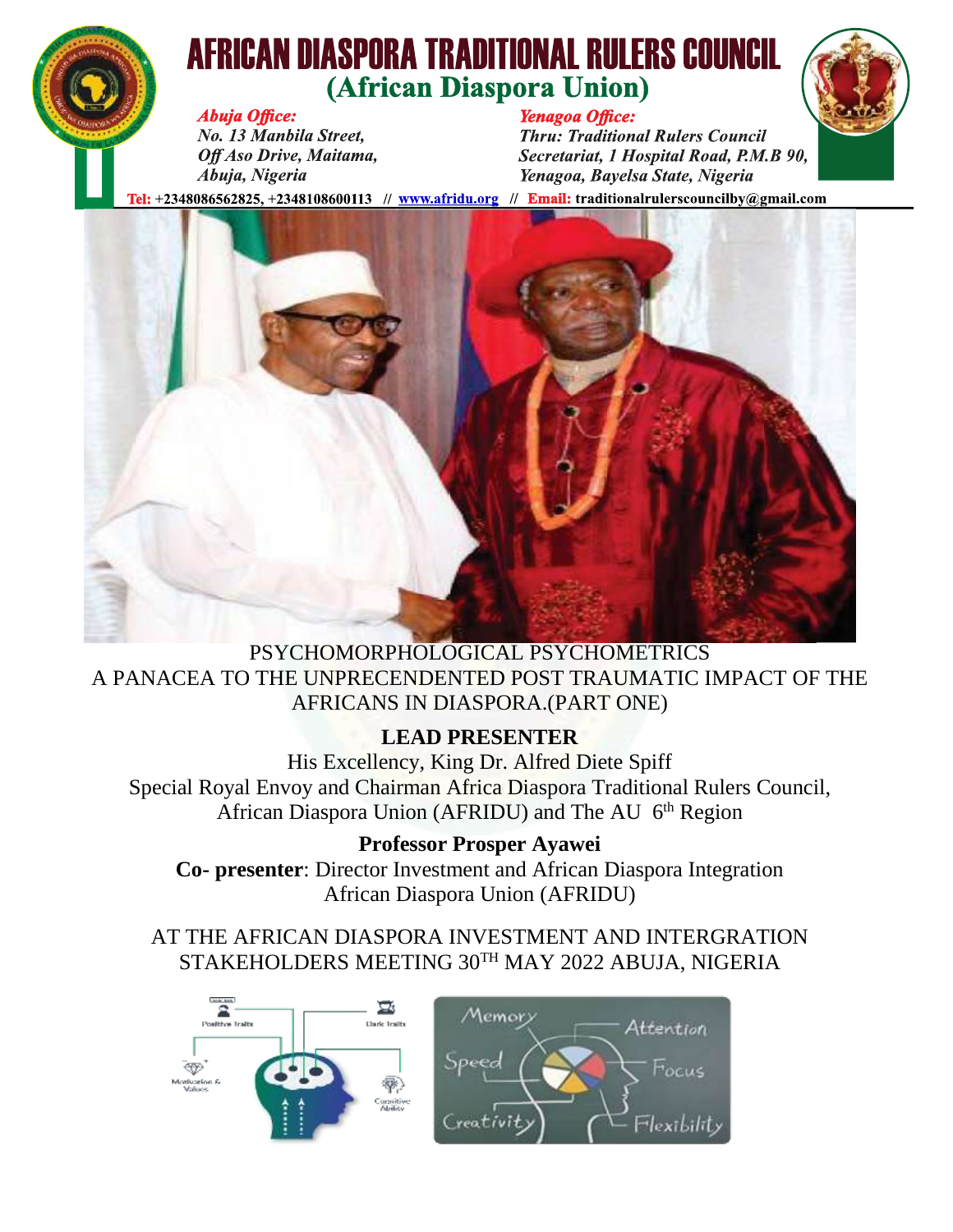#### **Abstract**

It is certain that most African diasporans have experience several types of traumas which has conjured unprecedented psychological disorders needing adequate psychomophological psychometrics. However, enslavery was a long-term, multidimensional experience involving black victimization as well as effective black coping . in assessing, collection and analyzing the needed data, we First identify a group that has experienced a jolting, unpredictable, and monstrous assault. Second, we assess the depth of the trauma and an unambiguous period that marks the termination of the trauma using the allitrational psychomorphological psychometrics deca perimeter ( APPDP). The trauma—transcendence—legacy model was not applied to the black encounter with American enslavery because super Hyper-achrodiassis DNA.

Key words, enslavery, Diaspora, Africa, Psychomorphology, psychometrics, ancestry, disorder, phobias, trauma

#### **1.0 INTRODUCTION**

From the middle of the 15th century, Africa entered into a unique relationship with Europe that led to the devastation and depopulation of Africa, but contributed to the wealth and development of Europe. From then until the end of the 19th century, Europeans began to establish a trade for African captives.

Many of these African captives crossed the Sahara and reached Europe and other destinations from North Africa, or were transported across the Indian Ocean.

The transatlantic enslaved trade began during the 15th century when Portugal, and subsequently other European kingdoms, were finally able to expand overseas and reach Africa. The Portuguese first began to kidnap people from the west coast of Africa and to take those they enslaved back to Europe.

It is estimated that by the early 16th century as much as 10% of Lisbon's population was of African descent. After the European discovery of the American continent, the demand for African labour gradually grew, as other sources of labour - both European and American - were found to be insufficient.

The Spanish took the first African captives to the Americas from Europe as early as [1503,](tel:1503)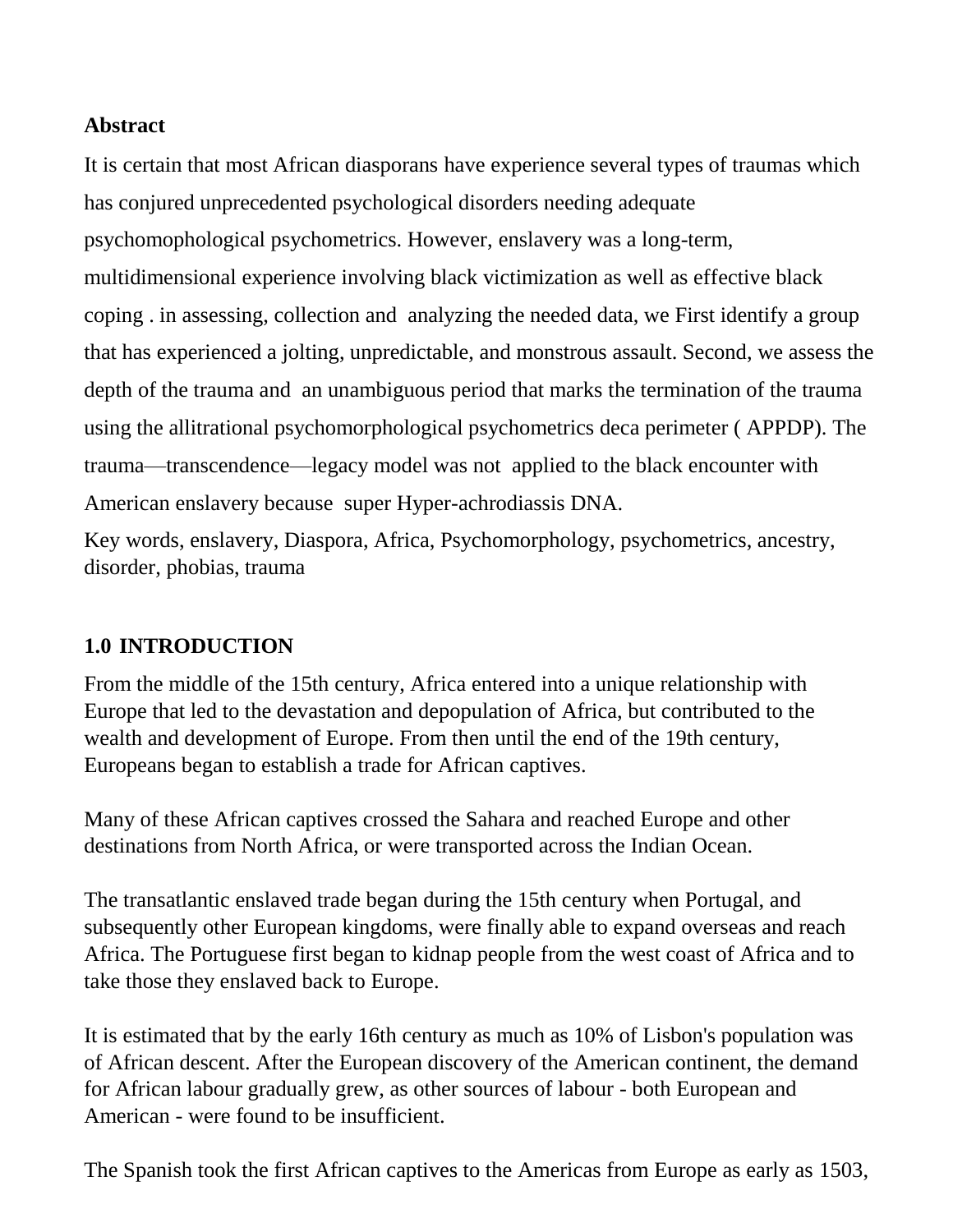and by [1518](tel:1518) the first captives were shipped directly from Africa to America. The majority of African captives were exported from the coast of West Africa, some 3[,000](tel:000) miles between what is now Senegal and Angola, and from the modern Benin, Cameroon and Nigeria the most impacted.

The Portuguese first began to painfully kidnap people from the west coast of Africa and to take those they enslaved back to Europe subsequently latter to other part of the world causing the hydra headed Trans generational DNA Victim mentality, Hyper chrondiasis and unprecedented bipolar post traumatic precipitation.

# **1.1 ENSLAVERY AND AFRICANS IN DIASPORA**

We have seen that the legacy-of-enslavery model that emphasizes victimization and pathology can greatly distort the discourse on the evolution of black culture. This is not to suggest that there were no lasting, negative psychological effects caused by enslavery, although, even here, framing the issue in positive or negative terms is too simplistic. We can say, with some degree of certitude, that at the beginning of enslavery, the captive Africans were, if you will, "African" in their identities and worldview. One African was not a cultural carbon copy of the next, because, though frequently captured from the same geographic region of Africa, the historical record shows that the Africans consisted of a variety of African ethnicities, just as being French, English, Italian, or Spanish represent variability in European ethnicity. Nevertheless, if the Africans, in a plural sense, entered enslavery as Africans, they left enslavery with frames of reference that were decidedly not African. Taking a sledge-hammer approach, one can conclude that enslavery stripped Africans of their true heritage and forced them to become a shallow imitation of white people. From this vantage point, one stresses the fact that the slave owners designed the enslavery system to deracinate the Africans and make them pliable.

The record shows that the ex-slaves did not exit enslavery with one type of identity, be it self-hating or self-accepting. Rather, it appears that they evidenced a broad spectrum of identities, none of which resembled the African identities with which their ancestors entered enslavery. True, below the surface, residual Africanity was embedded in their;

- Language behavior,
- Food preferences,
- Musical aesthetic.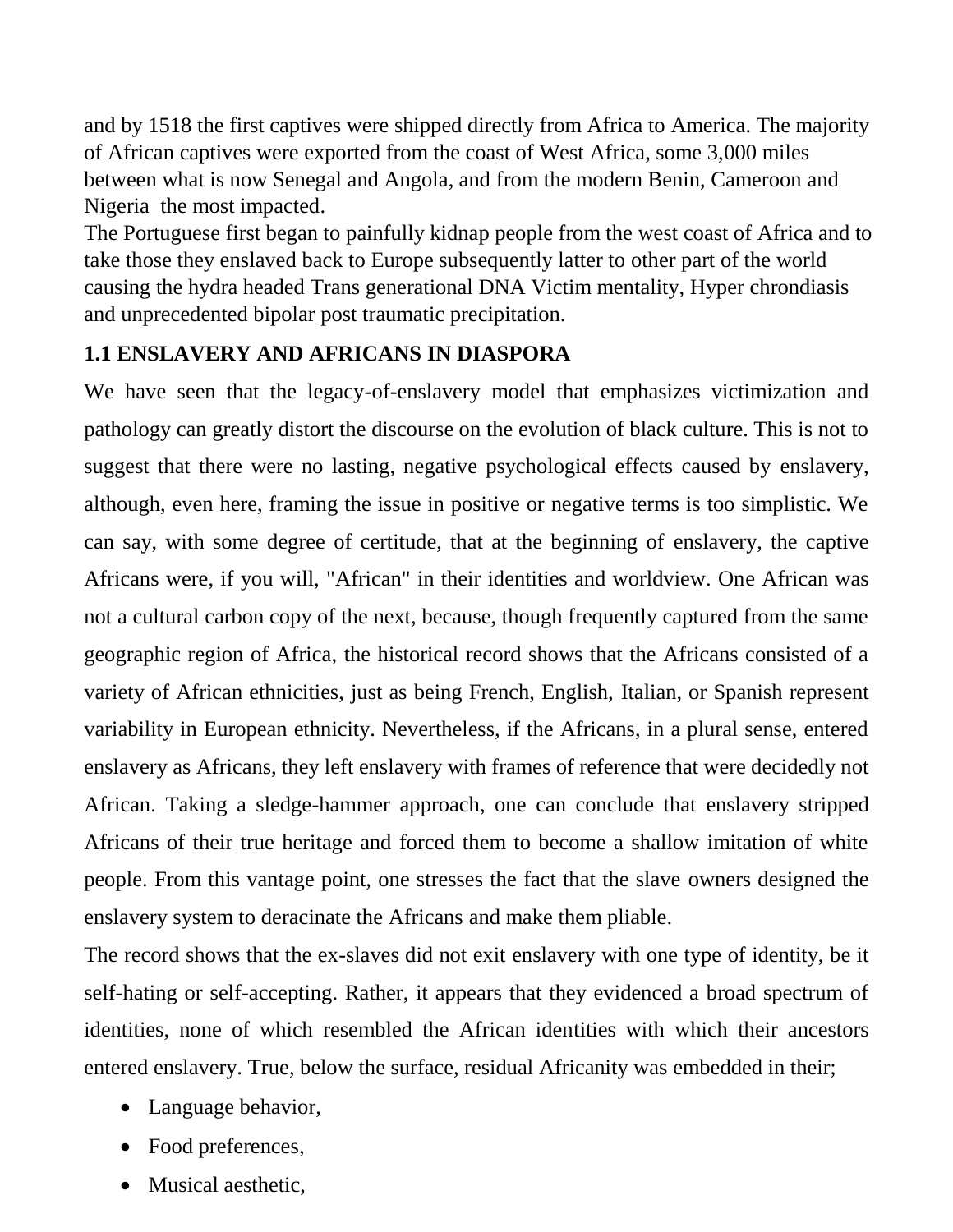- Naming practices and
- Family and kin ties.

However, at each of these levels and more, one could also detect the presence of Irish, English, Native American, Spanish, and French influences, for enslavery had transformed the Africans into a cultural and psychological mosaic.

If not Africanity, their exit-identities reflected various degrees of; adjustment, coping, assimilation, and acculturation to what it means to be a "black" person in a predominantly "white-controlled" country.

Some identities that continuously appear across black history are;

- ❖ Assimilationist,
- ❖ Ambivalent,
- ❖ Militant,
- ❖ Self-hating and
- ❖ Internalizing or synthesizing.

Persons with the assimilationist frame tend to play down the importance of race in their everyday conception of themselves, and they stress, instead, their sense of connection to the larger, dominant society. Ambivalent blacks seem openly perplexed about whether to stress their blackness or their current identity by association or naturalization in everyday life. Militants display a blind-faith commitment to all things black and a strong aversion to all things white. The self-hating types experience intense self-loathing, which they trace to being black. The internalizes or synthesizers operate with a multidimensional mind-set about blackness that allows them to be functional, proactive, and productive.

Africans are known with the ability to switch in between their known identities depending on the situation they found themselves per time and these are grouped into stages;

**Stage1.** During the renewal process (Cross, 1971, 1991, 1995; Milliones, 1973; Thomas, 1971), some of the identity types (assimilative, ambivalent, militant, and internalizing) become markers or "stages" of identity change. The identity to be changed tends to be assimilationist in nature.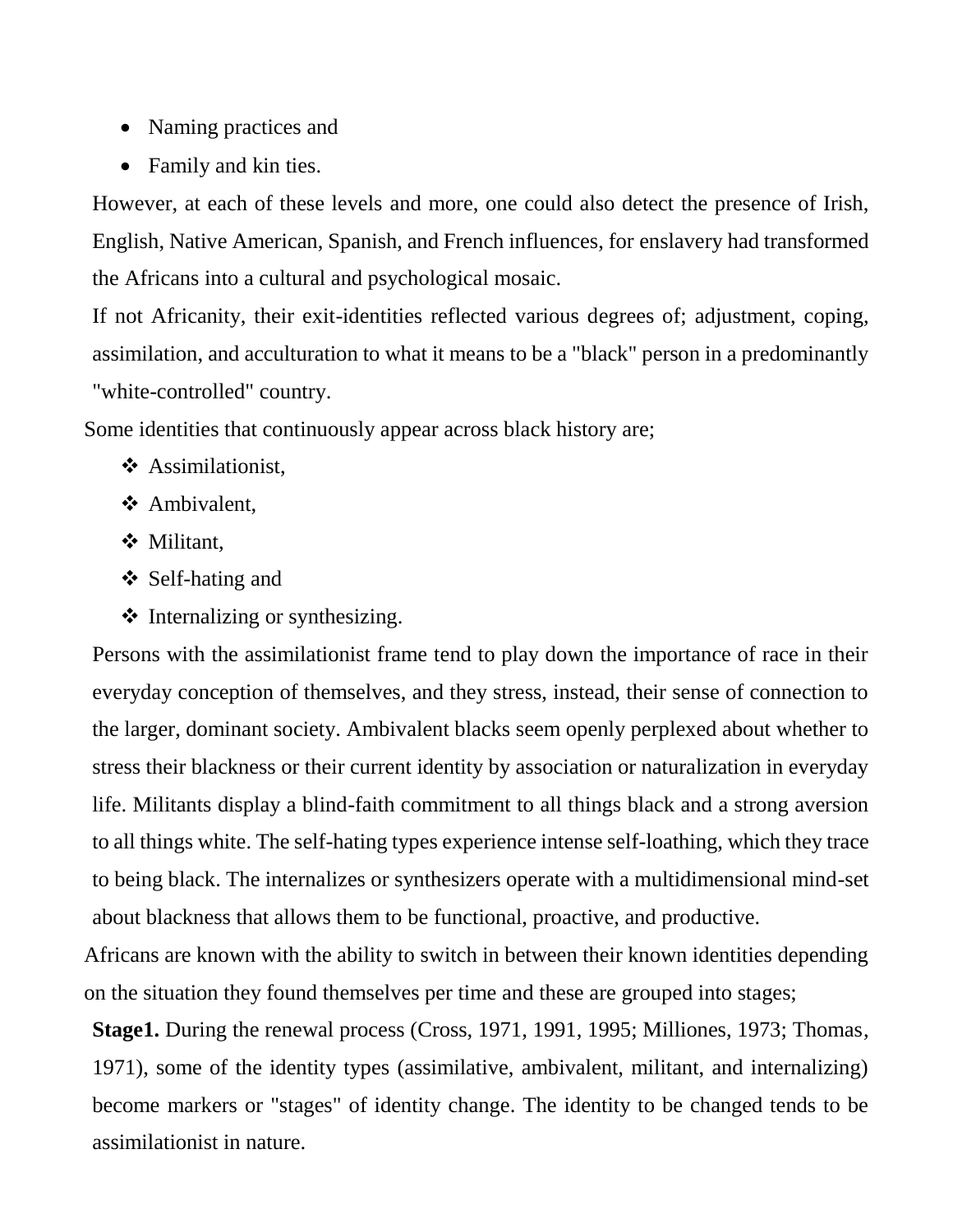**Stage 2.** The person may conclude that an assimilationist identity is clearly not black enough, and his or her first response may be a profound sense of confusion (ambivalent identity). The thought of having to change may even lead to a sense of loss and depression. **Stage 3.** When the person recovers enough to continue to move forward, he or she enter a stage of militancy.

**Stage 4.** Given that things progress in a predictable fashion, the person eventually develops greater comfort (synthesis identity), and the new identity becomes internalized.

#### **1.2 WHAT DOES IT MEAN TO HAVE AFRICANS IN DIASPORA?**

The linking of the different types of identity frames during the renewal process suggests that having a fully developed Africans In Diaspora involves the development of a multidimensional mindset. In this sense, a fully mature sense of blackness borrows and reticulates aspects from a number of the different identity stances. Across history, blacks have attempted to experiment with a broad range of identities, and the legacy of this trial and error is a contemporary perspective that weaves dimensions from a number of these perspectives. From the assimilationist is borrowed a sense of hope and acceptance; however, from the militant, one notes the need to be careful and skeptical. From the culturally focused person, one heeds the need to know and relish black history and culture, and through internalize, we discovered a way to feel comfortable with an identity that is complex rather than simplistic. Putting this all together, it becomes possible to approach Africans In Diaspora as a complex mind-set that helps a person better function in a variety of situations (Cross, 1991, 1995; Cross, Paarham, & Helms, 1996).

#### **1.3 Functions of Africans In Diaspora**

(1) To defend the person from the stress that results from having to live in a racist society;

(2) To provide a sense of purpose, meaning and affiliation; and

(3) To establish mechanisms that make possible productive interactions with people, cultures, and human situations that does not spring from the black experience.

#### *1.4 The Defensive Functioning of Africans In Diaspora*

i. It provides a psychological buffer during racist encounters.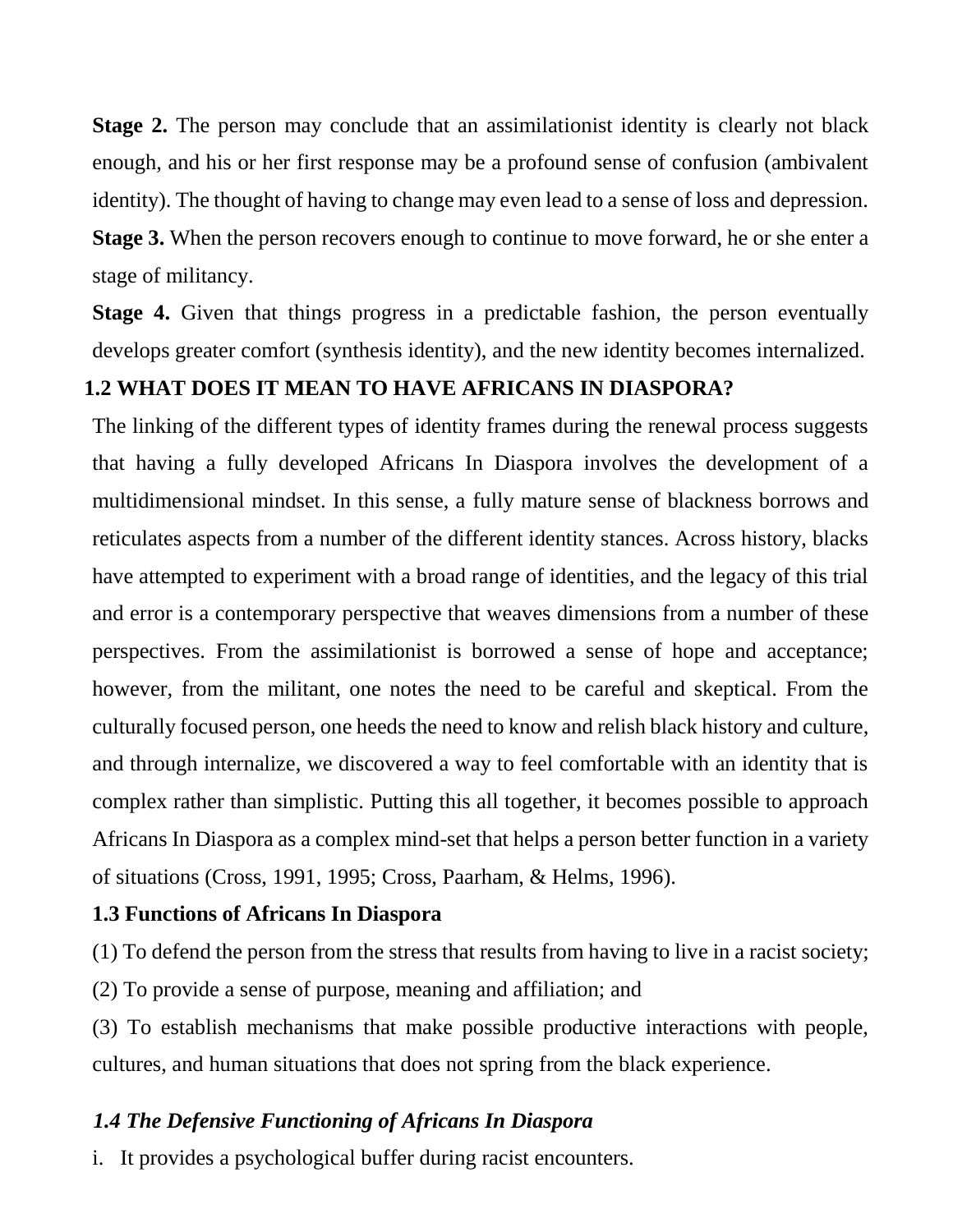ii. It is a translucent psychological filter that protects against the harmful effects of racism while letting the person process nonthreatening (race neutral) information and experiences.

#### **1.5 This is Split into Five Components:**

(1) An awareness, that racism is a part of the white society experience;

(2) An anticipatory mind-set that, regardless of one's station in life, one could as well be the target of racism;

(3) Keenly developed ego defenses that the person can employ when confronting racism;

(4) A system blames and personal efficacy perspective in which the person is predisposed to find fault in one's circumstance and not one's self; and

(5) A religious orientation that prevents the development of a sense of bitterness and the need to stigmatize whites.

The defensive function also helps a person deal with the "hassle" of being black. It operates to minimize the hurt, pain, imposition, and stigma that comes when one is treated with disrespect, rudeness, and insensitivity. Rather than being unduly hurt and caught off the defensive mode allows the person to maintain control and avoid overreacting.

Finally, defensive dysfunctionality occurs when the person is oversensitive or even paranoiac, "seeing" racism where it does not exist. Instead of engaging the larger society and using one's defensive mode to filter out racist from race neutral content, the person simply opposes contact or interaction with anything thought to be linked to the "white" experience. This can be disastrous in school-age black youth, who, in defining academic achievement as "white-behavior," disengage from academic pursuits.

#### **1.6 The Group Affiliation Function of Africans In Diaspora**

To function effectively, every human being needs to feel wanted, connected, and affiliated, although the group or groups from which one may derive a sense of well-being need not be the group to which one is socially or publicly ascribed. For example, many blacks derive their sense of affiliation from groups that have little to do with a blackoriented identity. Instead, some may achieve personal fulfillment, status, and happiness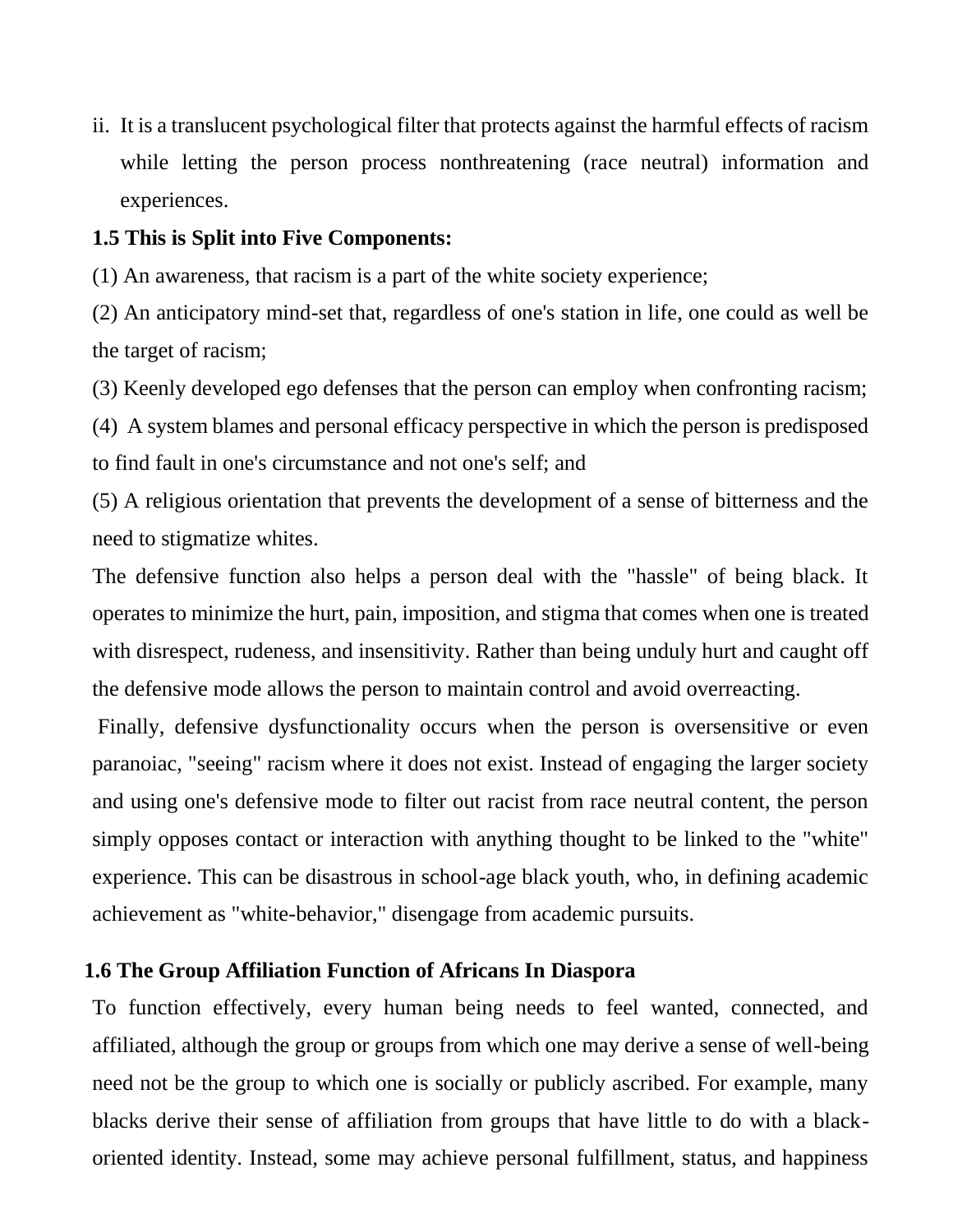through their religious affiliation, their occupational status, or their sense of White society patriotism. Such people cannot be said to have an Africans in Diaspora mentality, because their sense of personal well-being is anchored to something other than their blackness. Having an Africans In Diaspora mentality, means that one's group-affiliation needs are met through one's sense of connection to black people and black culture. The individual's feeling of being valued, accepted, appreciated, and affiliated is deeply rooted in black people, black culture, and the general black condition.

#### **1.7 Bridging Function of Africans In Diaspora**

When combined, the first two functions form the type of ethnic identity that is fairly typical of people whose lives revolve around a particular culture, religion, or ethnicity. Not only may such persons see the world primarily from the perspective of "their group," they may actually show little interest in learning more about or interacting with persons from other groups. However, the omnipresent paradox of black life is that whether one lives in or out of the black community, it is nearly impossible to avoid intense social and commercial intercourse with ethnic whites, including Jews, Asian Americans, Latinos, Native Americans, etc.

Consequently, a third function that defines the multiple mind-set we call Africans In Diaspora is a bridging function, which, when developed, results in varying degrees of multiracial and multicultural competence. Some blacks are chagrined at the necessity for this third function and may take a minimalist attitude toward its development. Persons who focus on black—white interactions may evidence a biracial salience, and multicultural blacks may be those who bridge to at least three or more cultural dimensions of the White society experience.

Tran racial and, especially, black—white bridging activities can lead to conflicts within the black community. Black nationalists may interpret bridging other than the Pan-African variety as a waste of limited time and resources, while those involved in trans racial connections may counter that black life is inherently bicultural, if not multicultural. Finally, bridging adds a crucial element of flexibility to Africans In Diaspora that allows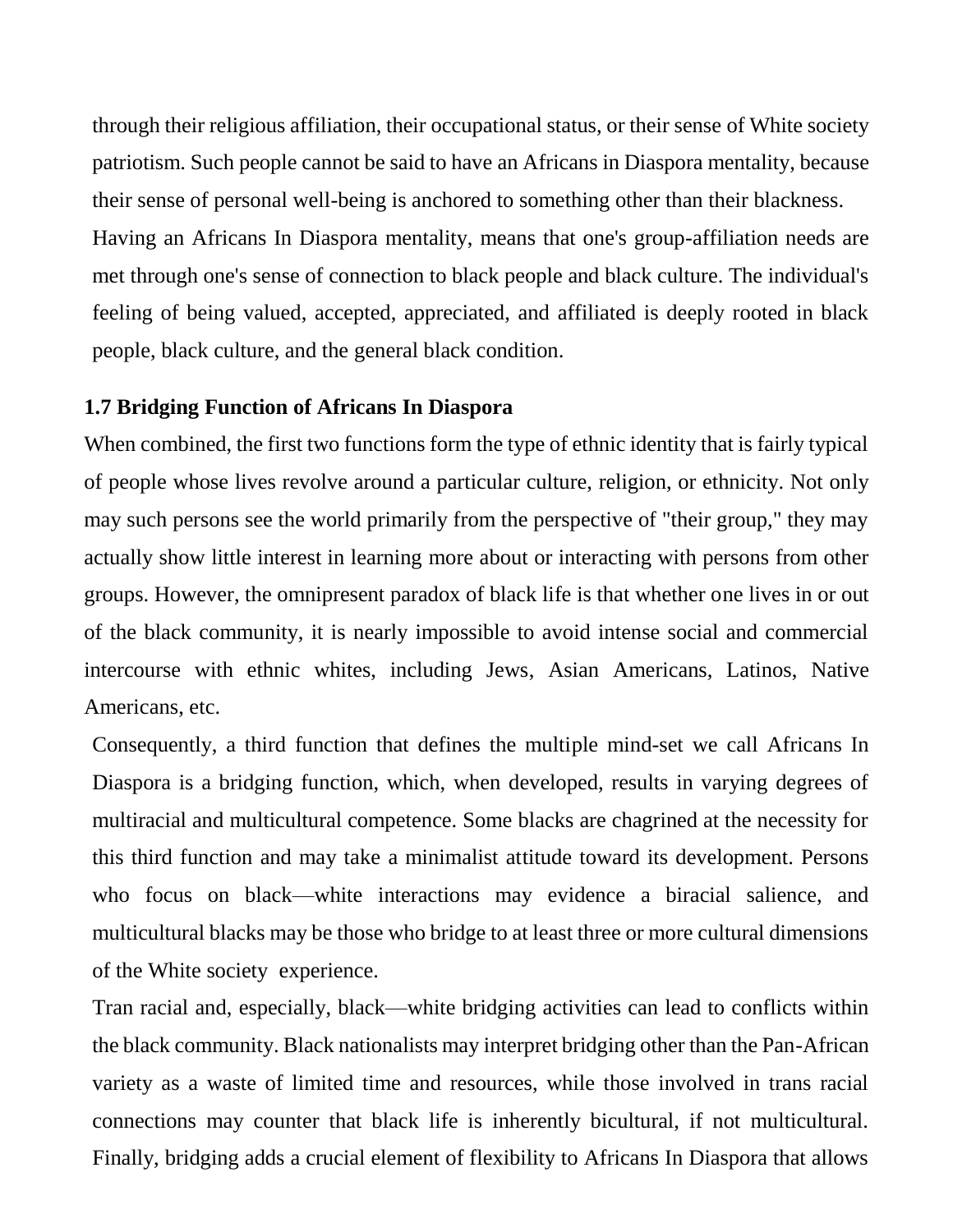one better to assimilate rapid culture and technological innovation. For example, Black Americans, like all Americans, must be able to keep pace with change in white society, and a constricted provincial, identity structure cannot handle innovation.

### **2.0 Behavioral Determination And Modification In the African Diasprorans**

Sequel to most recent discoveries that personality studies is the fundamental study of Psychomorphological Psychometrics needed in the Behavioral Determination And Modification in the African Diasprorans, because all behaviors hinge on dimensions of personality .

### **2.1 Definition.**

Psychomorphological Psychometrics is the study of the measurement and evaluation of observable human behavior as a result of man's genetic and epigenetic factors. Also called the perfect fit theory, by J.D Anderson.

### **2.2 The Description of Persona Psychomorphological Psychometrics Concept {DPPPC} or Persona Psychomorphological Psychometrics Progression Theory {PPPPT}Psychomorphological Psychometrics:**

This theory states that;

{a} Personality is a product of nature and nurture {Genetic and Epigentic Factors}{GEF}.

{b} Personality is divided into two types: Extrovert and Introvert factors{EIF}.

{c} Personality is divided into three types: Extrovert. Ambivert and introvert{EAI}.

{d} Personality is divided into four types: Exomorph, Mesomorph, Ambimorph and Indomorph {EMAI }.

Psychomorphological Psychometrics has two major divisions. They are: nature and nurture theory, Genetic and Epigenetic concept.

**Genetic Psychomorphological Psychometrics** states that our behavior { actions and reactions come by heredities, inborn traits { **Nature Theory**}while **Epigenetic Psychomorphological Psychometrics** argues that man's actions, reaction, responses to innovations, adjustment to and management of life's challenges is predicated on background, training, environment, peer group, education, life experiences, rule of law etc.{ **Nurture Theory** }

### **3.0. Types of African Diasporans**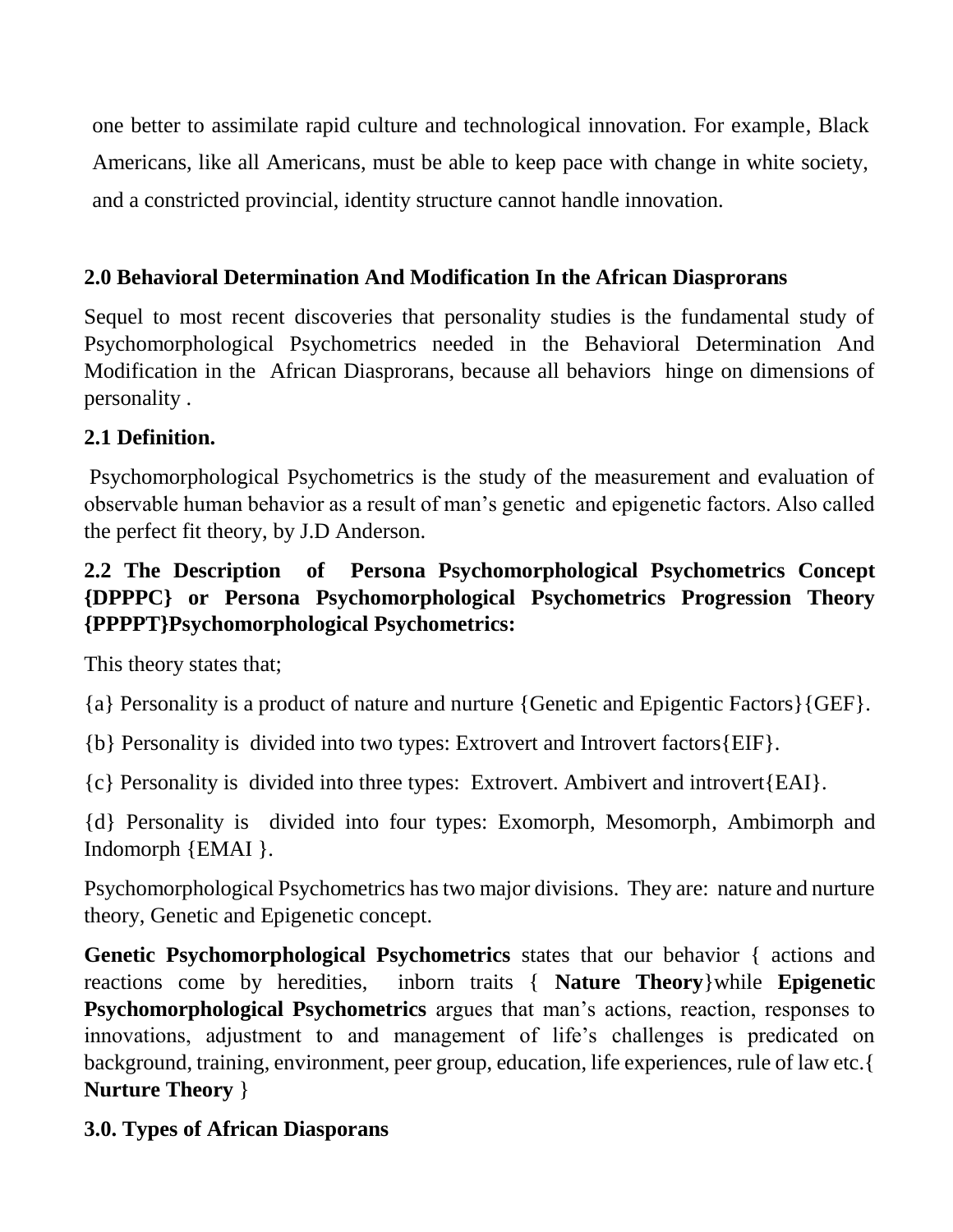According to Psychomorphological Psychometrics , there are mainly two types of African Diasporans, they are the Extroverts and the Introverts, The EXTROVERT AND INTROVERT are further subdivided into four; Under the EXTROVERT we have the EXOMORPH and the MESOMORPH and under the INTROVERT, we have the AMBIMORPH and lastly the INDOMORPH African Diasporans.

Please note: every personality is viewed by its strengths and weaknesses.

# **Under the Extroverts, we have:**

**THE EXOMORPH:** welcoming, jovial, approachable, responsive, pleasant, social African Diasporan.

**Strengths;** friendly, jovial, social.

**Weaknesses;** talkative, fragile and feeble willed, careless, less disciplined and may have more accidental discharges,

**THE MESOMORPH**: optimistic, aggressive, autocratic, and adventurous attitude.

**Strengths;** hard working, goal getter.

**Weaknesses;** strong willed, wicked and cruel, more of the crime related offences are traceable to this type of African Diasporan personalities, they are naturally crime prone.

#### **Under the Introverts, we have:**

**THE AMBIMORPH:** is given to variety of moods, has an analytic, investigative, diagnostic, systematic, critical, argumentative, methodical, suspicious, questioning and artistic attitude.

**Strengths;** perfectionist. Analytical. Creative and artistic, deep thinker, they are very good in crime investigation.

**Weaknesses;** critical, self persecution prone, easily depressed and withdrawn. More of the stroke, cardiac arrest and even suicide cases are from this personality trait.

**THE INDOMORPH:** has an easy-going, enduring, stable, durable, persistent, loyal personality.

**Strengths;** Easy going, pliable, cool- headed, reflective, neat and always in control of self, They are also peaceful, thoughtful, humorous, secretive, careful, reliable and competent personality. They are the most reliable African Diasporan personalities.

**Weaknesses;** He is Stingy. Stubborn, one way thinker, not giving to change and innovations. By their loyal nature they climb to the top easily but they drag the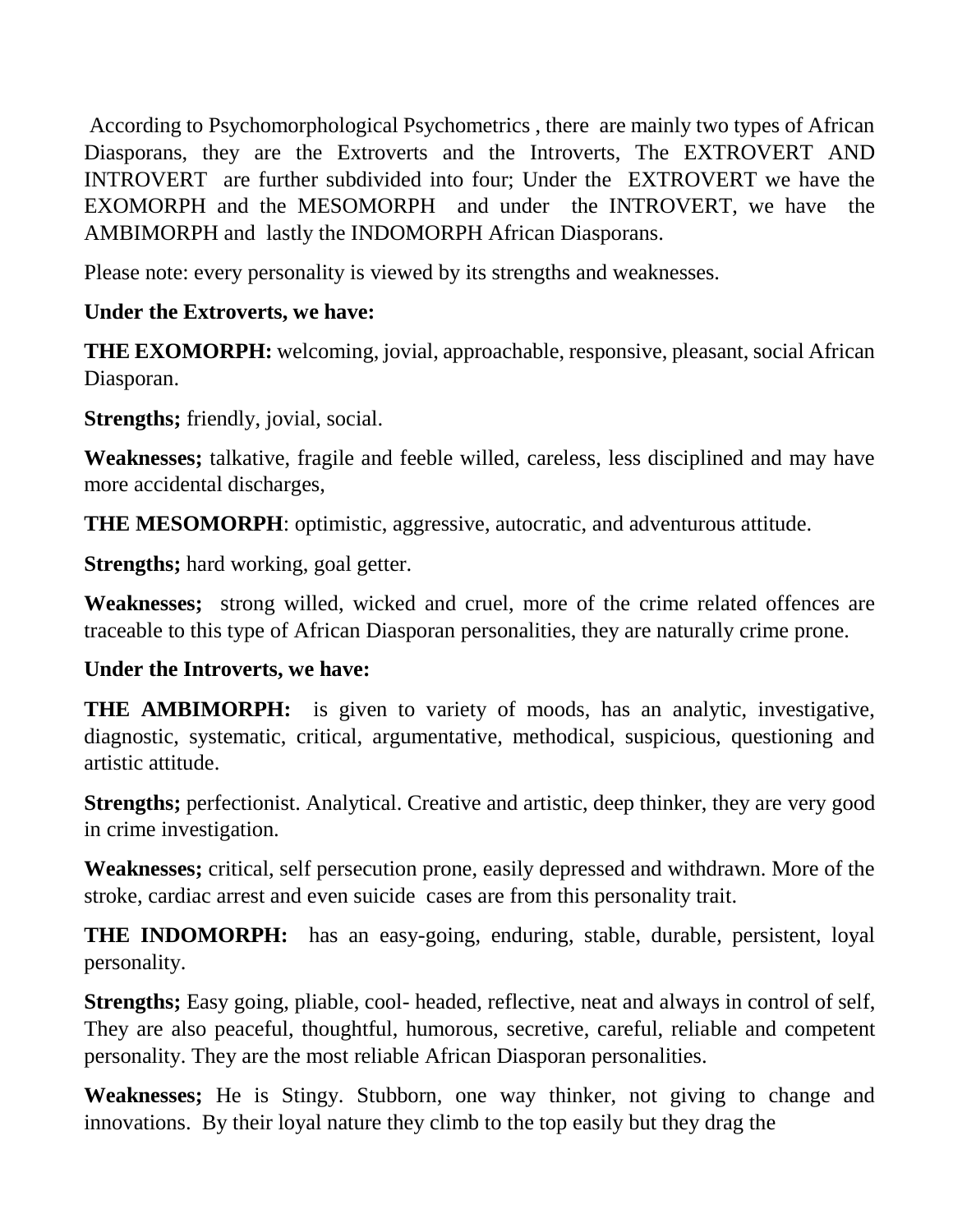African Diasprorans backward because in the management decision making process they will never give in to innovative changes, by their routinic nature.

### **4.0 Objectives**

The main objectives are:

- a. To develop an understanding of the fundamentals of vocational African Diasporan Psychomorphological Psychometrics.
- b. To have the know-how, to set up African Diasporan Psychomorphological Psychometrics tests (aptitude, personality and performance appraisal tests).
- c. To develop selected skills important in dealing with others both in social and professional contexts of African Diasporan Psychomorphological Psychometrics.
- d. To enhance self-assessment measures on attitude towards proficiency and productivity.

### **5.0The Multiplier Effect of African Diasporan Psychomorphological Psychometrics.**

The adoption and subsequent training of African Diasporan will certainly impact participants in several ways.

- Opening their eyes to the need for standard and scientific methods of evaluating one's capabilities and interactive styles, ensuring adequate behavioural determination and modification.
- Undertaking personal and proxy **African Diasporan Psychomorphological Psychometrics** measurement, focusing on skills, aptitudes and personality traits in workers, family members and friends.

### **6.0 Expected outcomes**

As a result of the adoption and subsequent test and training, participants will be able to

- a. Understand their personality traits in relation to their jobs roles.
- b. Measure their abilities to quickly and accurately analyze job proclivity.
- c. Measure adequately their natural and nurtured integration susceptibility and propensity.

### **7.0 The Arguments and recommendations.**

**1. King Alfred Diete Argued thus. I His Excellency, King, Dr. Alfred Diete Spiff who is the special envoy to AFRIDU and Chairman African Diaspora Traditional Rulers Council do hereby states that** it is a waste of time for continues rhetoric academic presentation therefore it is time to implement the Adoption of the African Union African Diaspora Declaration with immediate effect.

The king further stated, With obvious appreciation to the work of the Ministerial meeting which took place in Midrand, South Africa from 16<sup>th</sup> -18th November 2007, the Technical Experts meeting held in Pretoria in February 2011 and the second Ministerial Conference held in New York, USA on 24 September 2011 that culminated at the unanimous concession of the Adoption of the African Union African Diaspora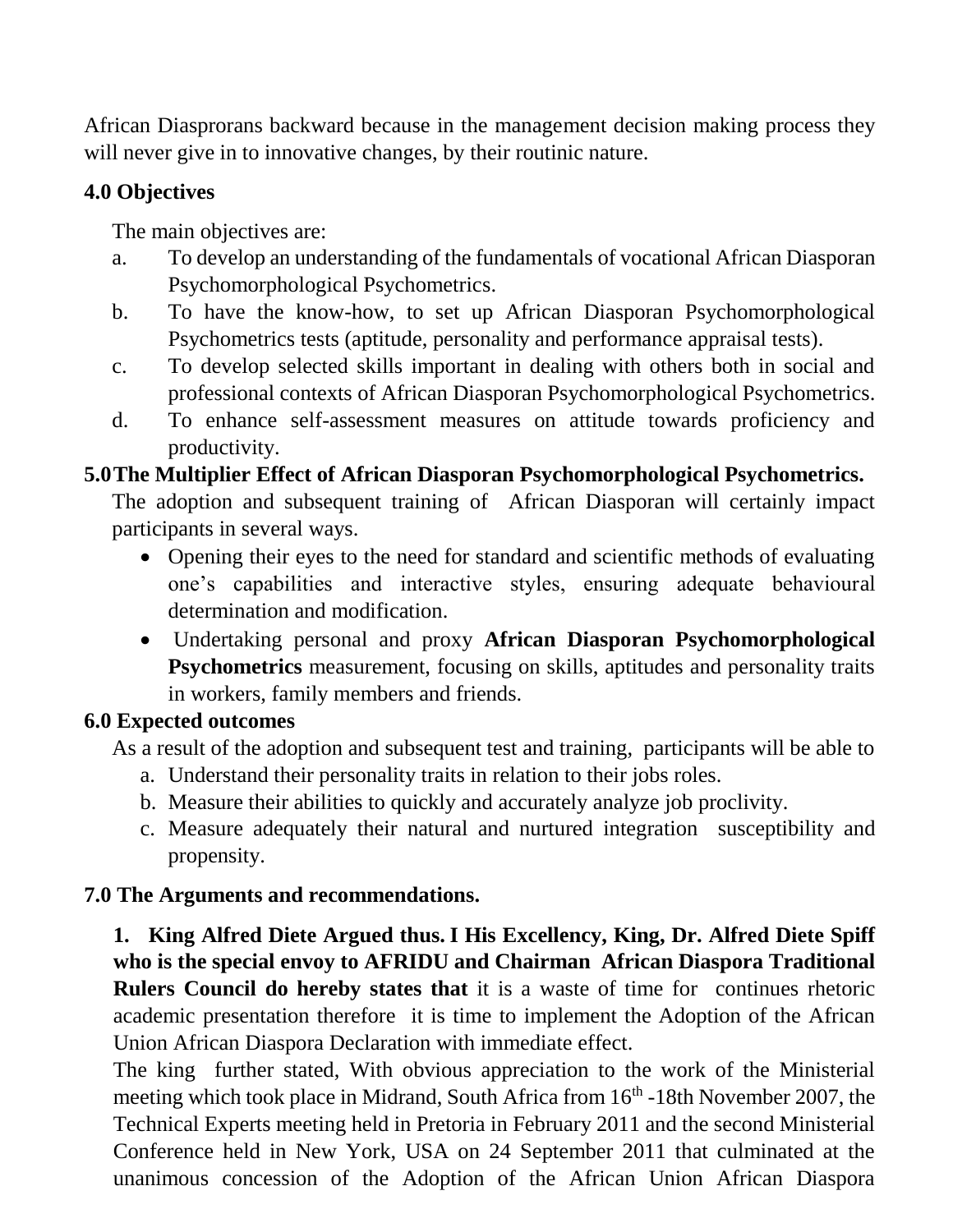Declaration, with deliberate attention to the Global Pan African Roots synergy Roundtable On The 10th Anniversary Of The Adoption Of The African Union African Diaspora Declaration Set The Tone Written Statement At The Closing Ceremony on May 27<sup>th</sup> 2022, in Addis Ababa Ethiopia, It is my prayer therefore that the Adoption of the African Union African Diaspora Declaration be implemented which certainly will: 1. Enhance an unspeakable symbiosis with our Brothers and Sisters within and outside Africa. 2. Take necessary measures to promote and create effective synergies between national and continental Diaspora programmes. 3. Create platforms for closer interaction, solidarity and effective collaboration between and amongst governments and civil society of Africa and its Diaspora including continuation of Regional and International Consultative Conferences, Consolidation of Regional Networking and Partnership. 4. Encourage and intensify the participation of the African Diaspora in conflict prevention, management and resolution as well as post-conflict reconstruction, reconciliation and disaster mitigation in Africa and the Diaspora regions; 5. Strengthen the participation of the Diaspora population in the affairs of the African Union so as to enhance its contributions towards the development and integration agenda of the continent. 6. Encourage and support the development of an African Union Diaspora Volunteer programme as a framework for associating the Diaspora directly with the development of the continent. 7. Support efforts by the AU to accelerate the process of issuing the African Union passport, in order to facilitate the development of a transnational and transcontinental identity and many more.

Prayers I am grateful to be honoured to stand before you all in this auspicious event but more than this is to see the actual realization of the declaration and calling on the West Indies, Caribbean, Latin America, South America, and various representatives from the African Diaspora to the southern part of Nigeria their ancestral Home where their journey began over 500 years ago. In my capacity as a royal king and a former Governor we will welcome them with an open arms.

#### Nevertheless **Prof. Andrew Murrey** proposed

**1.Professional course on psychomorphological Psychometrics a panacea to the unprecedented post traumatic impact on the African diasporans.**

**2. He also Recommended special tests and strategic trainings for African Diasporans**

#### **8.0 Recommendation of Professional course on psychomorphological Psychometrics**

#### **a panacea to the unprecedented post traumatic impact on the African diasporans.**

- a) Security and African Diasporan Psychomorphological Psychometrics
- b) Process Compliance and African Diasporan Psychomorphological Psychometrics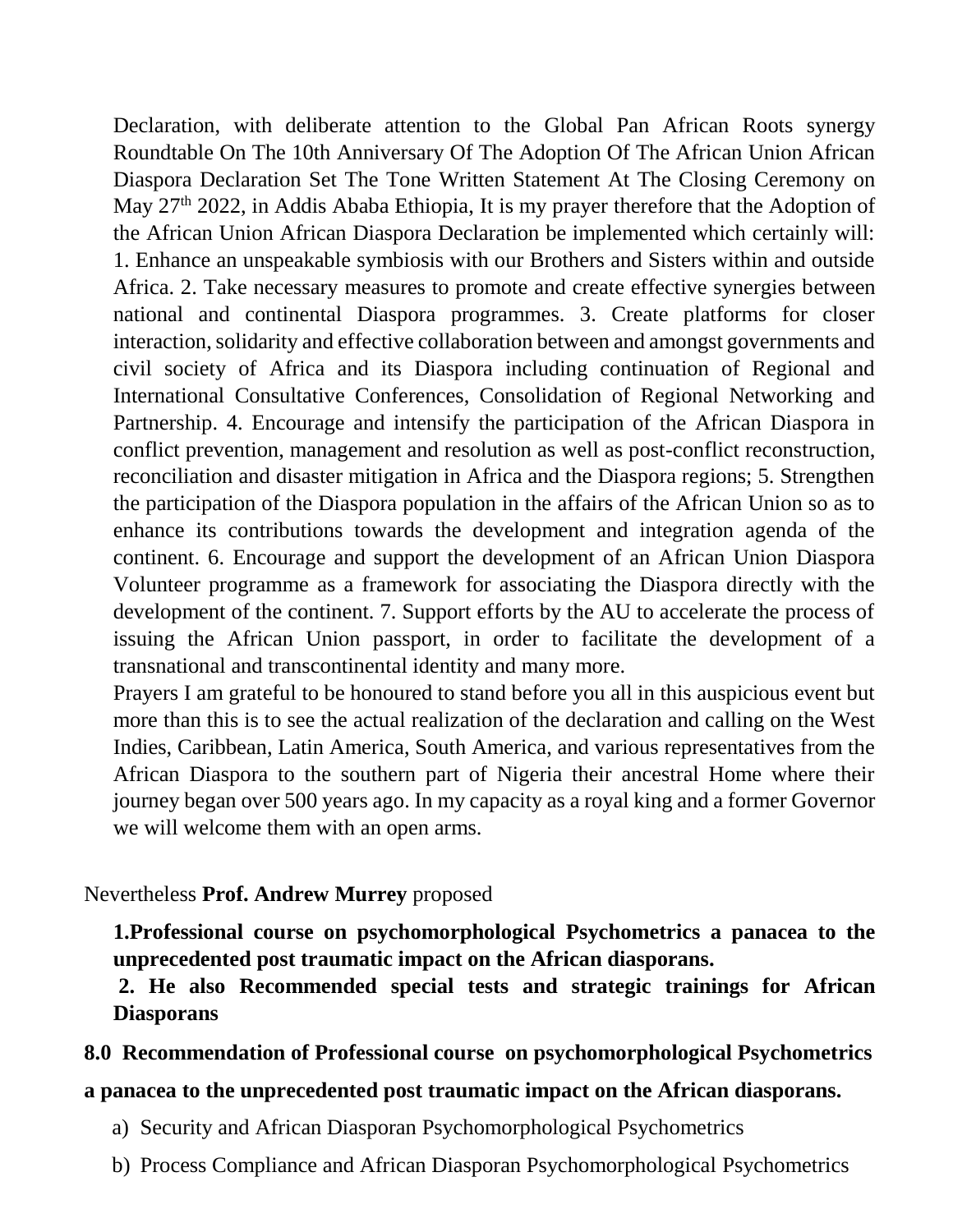- c) Competency Evaluation and African Diasporan Psychomorphological **Psychometrics**
- d) Management Decision Making process and African Diasporan Psychomorphological Psychometrics
- e) Corporate Social Responsibility and African Diasporan Psychomorphological **Psychometrics**
- f) Stress Management and African Diasporan Psychomorphological Psychometrics
- g) Law Enforcement and African Diasporan Psychomorphological Psychometrics
- h) Family Life Of African Diasporan Psychomorphological Psychometrics
- i) The Boss and Subject Relationship and African Diasporan Psychomorphological **Psychometrics**
- j) Evaluating the level of Inclusion and integration Behaviour and African Diasporan Psychomorphological Psychometrics
- k) Employee Motivation and African Diasporan Psychomorphological Psychometrics
- l) Employee Performance Appraisal and African Diasporan Psychomorphological **Psychometrics**
- m) Recruitment Processes and African Diasporan Psychomorphological Psychometrics
- n) Obligation and Commitment Assessment and African Diasporan Psychomorphological Psychometrics
- o) African Diasporan Organizational Culture/ Behavior and African Diasporan Psychomorphological Psychometrics
- p) Job Definition and Role Conflict Management and African Diasporan Psychomorphological Psychometrics
- q) Crime Investigation/ Detection Processes and African Diasporan Psychomorphological Psychometrics
- r) Phrenological Crime Detection and African Diasporan Psychomorphological Psychometrics
- s) 360-Degree Feedback and African Diasporan Psychomorphological Psychometrics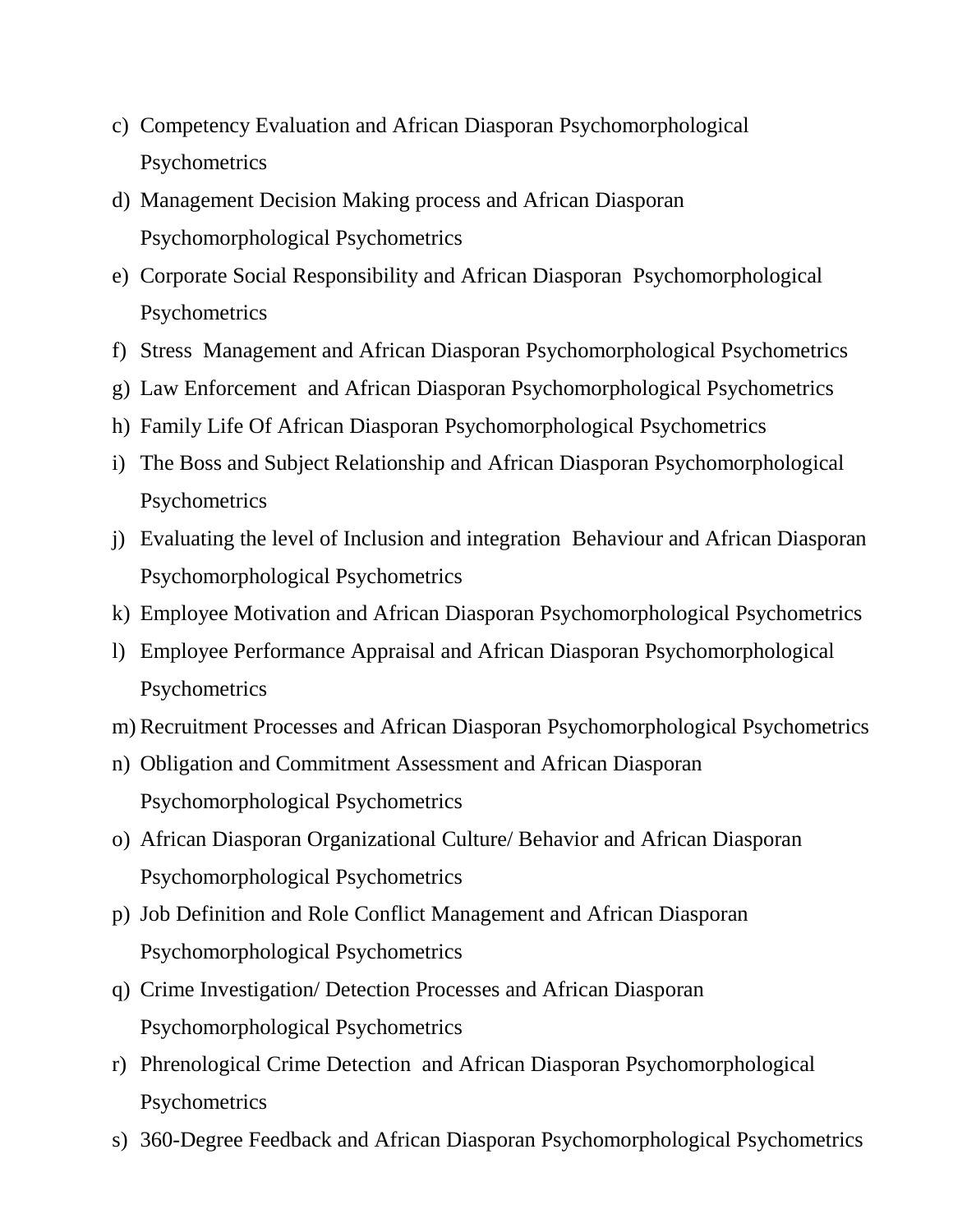- t) Reward Management System and African Diasporan Psychomorphological **Psychometrics**
- u) The Role Of Efficient and Proficient Communications and African Diasporan Psychomorphological Psychometrics
- v) Community Policing and African Diasporan Psychomorphological Psychometrics
- w) Misplaced aggression appraisal and African Diasporan Psychomorphological **Psychometrics**

# **9.0 Types African Diasporans phobias**

Psychologists have identified several phobias {fears} and disorders in African diasporans.They are

Agliophobia or Algophobia - Fear of penalty, suffering more pains in coming back to motherland(integration)

Allodoxaphobia - Fear of public opinions. Ambulophobia - Fear of walking alone or being abandoned.

Angrophobia - Fear of becoming angry again. Anuptaphobia - Fear of being single for life or left alone Aphenphosmphobia - Fear of being touched. Atelophobia - Fear of imperfection, guilt consciousness. Atephobia - Fear of being ruined.

Athazagoraphobia - Fear of being forgotten or ignored or forgetting. Basiphobia – fear of inability to stand on his or her own after expiration of programs such as amnesty , and having possible relapse Bibliophobia - Fear of books, education, some of them are afraid to ready so become bad eggs in the University system, wrongly influencing the sober ones. Cacophobia - Fear of being painted ugly.

Cainophobia - Fear of beginning a new life, newness, novelty.

Cancerophobia - Fear of cancerous life style, that is being infected or wrongly influenced by bad friends and there by going back to the old vomit .

Catoptrophobia - Fear of being on the mirrors of authorities, unnecessarily being monitored and supervised.

Cenophobia - Fear of doing a new things or ideas, re-orientations or rehabilitation.

Chiraptophobia - Fear of being touched or armed.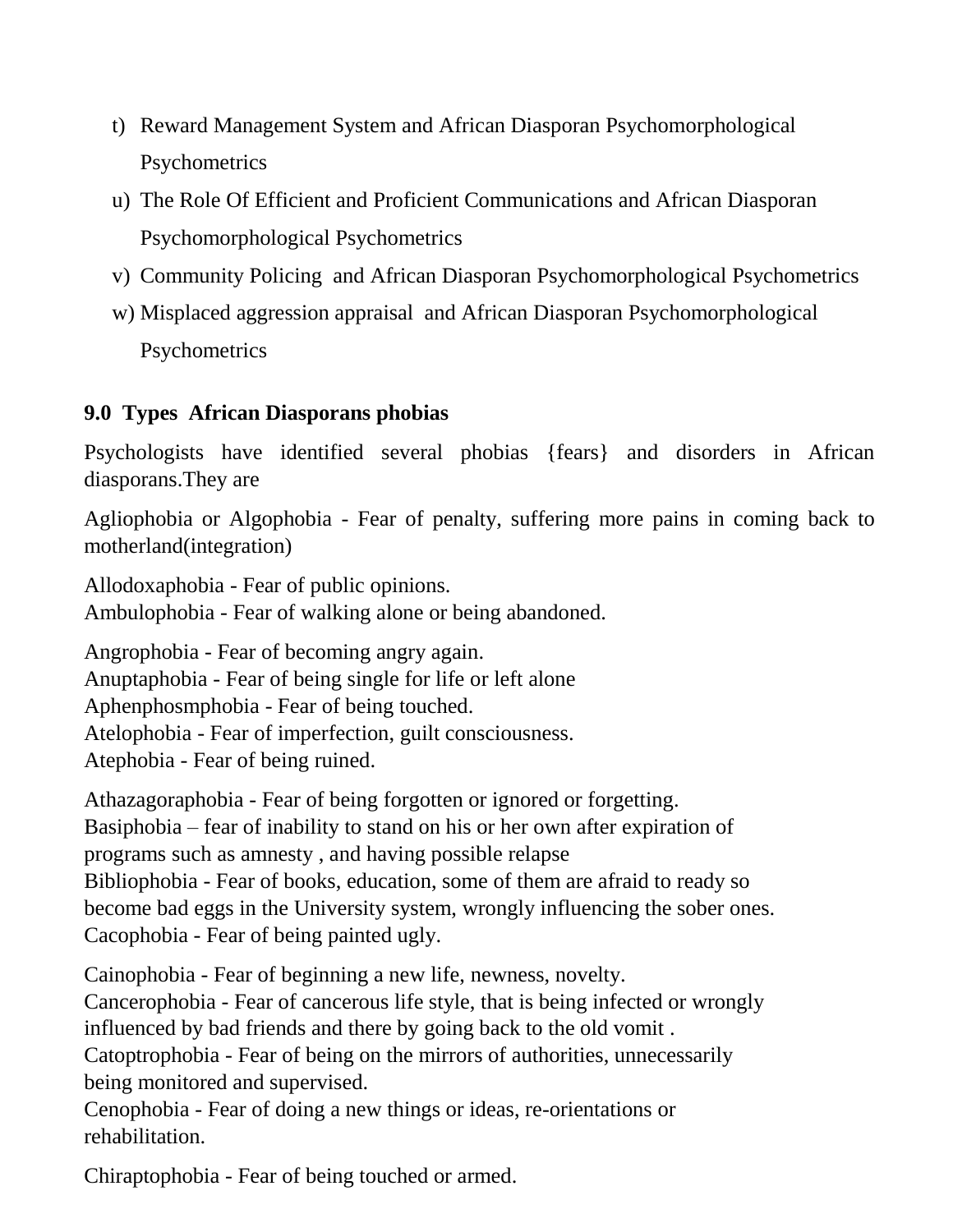Cholerophobia - Fear of acquiring anger from regulating authorities. Claustrophobia or Cleisiophobia- Fear of being enclosed or arrested, or even

imprisoned

Cibophobia - Fear of being poisoned through food.

Decidophobia - Fear of making decisions.

Dementophobia - Fear of insanity.

Demonophobia - Fear of demons or revenge from dead people or ancestors.

Didaskaleinophobia - Fear of going to school.

Ecclesiophobia - Fear of attending religious gathering like church or mosque etc.

Eisoptrophobia - Fear of being on the mirror of Government or seeing ones mistakes so live in self denial.

Eleutherophobia - Fear of freedom or giving amnesty.

Enissophobia or Enosiophobia - Fear of having committed an unpardonable sin

or of criticism.

Epistemphobia - Fear of knowledge.

Eremophobia - Fear of being abandoned or being lonely.

Ergophobia - Fear of work, prefer quick money than working to make money.

Gnosiophobia - Fear of knowledge.

Graphophobia - Fear of writing or hand writing.

Hamartophobia - Fear of sinning again.

Heresyphobia - Fear of challenges to official statute or radical deviation.

Homilophobia - Fear of sermons.

Kakorrhaphiophobia - Fear of failure or defeat.

Katagelophobia - Fear of being ridiculed.

Logophobia - Fear of words.

Mastigophobia - Fear of punishment.

Nostophobia - Fear of returning home.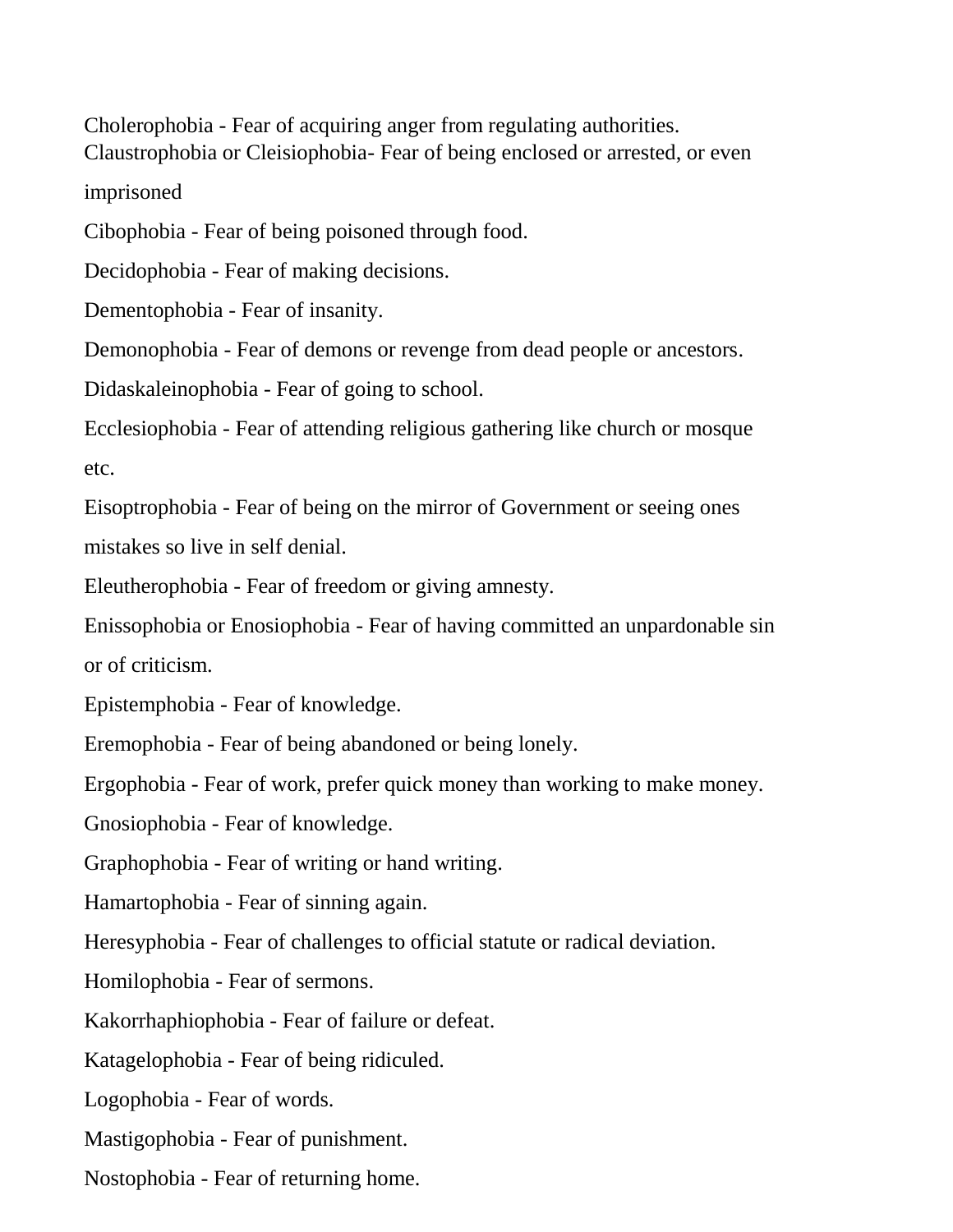Pharmacophobia - Fear of drug addictions.

Sophophobia - Fear of formal learning.

Soteriophobia - Fear of dependence on others or government for survival.

#### **10.0 Conceptualization**

In as much we talk of the behavioral determination and modification African in Diaspora ,it is needful to appreciation the work of the African Union having the Ministerial meeting which took place in Midrand, South Africa from 16-18 November 2007, the Technical Experts meeting held in Pretoria in February 2011 and the second Ministerial Conference held in New York, USA on 24 September 2011 that culminated at the unanimous concession of the Adoption of the African Union African Diaspora Declaration, It is our prayers therefore that the Adoption of the African Union African Diaspora Declaration be implemented which certainly will:

- 1. Enhance an unspeakable symbiosis with our Brothers and Sisters within and outside Africa.
- 2. Take necessary measures to promote and create effective synergies between national and continental Diaspora programmes.

3.Create platforms for closer interaction, solidarity and effective collaboration between and amongst governments and civil society of Africa and its Diaspora including continuation of Regional and International Consultative Conferences, Consolidation of Regional Networking and Partnership.

4. Encourage and intensify the participation of the African Diaspora in conflict prevention, management and resolution as well as post-conflict reconstruction, reconciliation and disaster mitigation in Africa and the Diaspora regions;

5. Strengthen the participation of the Diaspora population in the affairs of the African Union so as to enhance its contributions towards the development and integration agenda of the continent.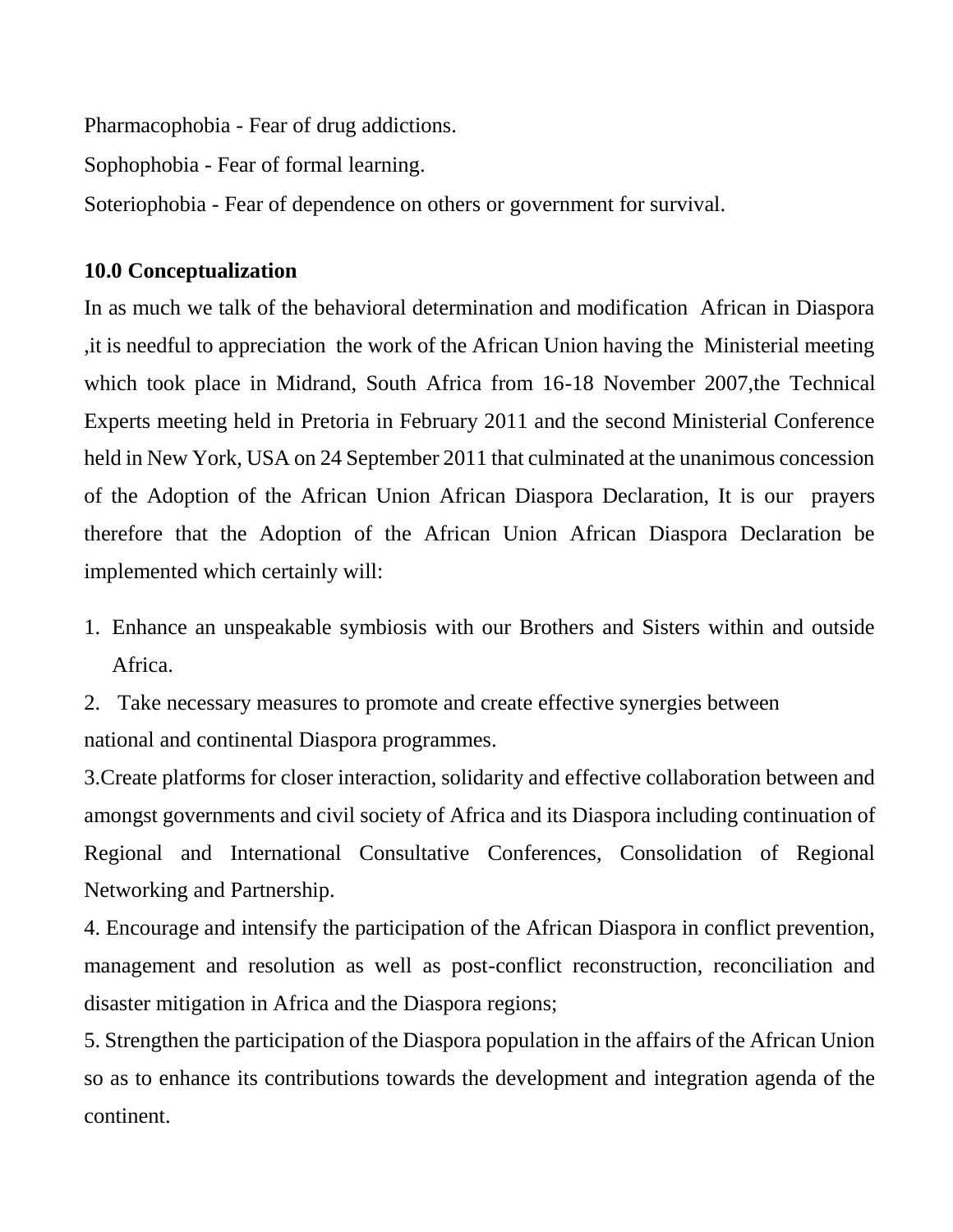6.Encourage and support the development of an African Union Diaspora Volunteer programme as a framework for associating the Diaspora directly with the development of the continent.

7. Support efforts by the AU to accelerate the process of issuing the African Union passport, in order to facilitate the development of a transnational and transcontinental identity and many more.

# **11.0 Conclusion: My profound appreciation and recommendation**

I greatly applaud the organizers and several African Diasproran organizations in trying to upgrade and adopt Psychomorphological Psychometrics counseling and psychotherapeutic measures to African Diasporans identified with any deviant and abnormal attributes.

I am grateful to be honoured to stand before you all in this auspicious event but more than this is to see the actual realization of the declaration and calling on the West Indies, Caribbean, Latin America, South America, and various representatives from the African Diaspora to the southern part of Nigeria their ancestral Home where their journey began over 500 years ago.

### **My Profound Appreciation**

*My heart felt appreciation goes to Arch Bishop Dr. Chidiebere Anelechi Ogbu, President African Diaspora Union( Professor AFRIDU), Dr.David Horne from Sixth Region Diaspora Caucus, Dr. Barryl A. Biekman, initiator of the Roundtable and all others who participated in the round table conference in the Pan African Roots synergy Roundtable on the 10th anniversary of the African Union African Diaspora 6th Region Declaration in Addis Ababa Ethiopia. From May 23rd - 28th May 2022 and all the initiators and organizers of this grand reception to honour me at my appointment as king and envoy (VOICE AND ADVOCATE) of the blacks in the world with an unapparelled stake holders meeting to ensure our brothers and sisters in diaspora come back in honour and dignity.*

In my capacity as the **Special Royal Envoy and Chairman Africa Diaspora Traditional Rulers Council to African Diaspora Union (AFRIDU) and the AU 6th Region, a current Traditional Ruler and a former Governor,** I am committed to the return of our brothers and Sisters in diaspora and encourage all stakeholders in Africa to welcome the timely move of African diaspora integration with open arms.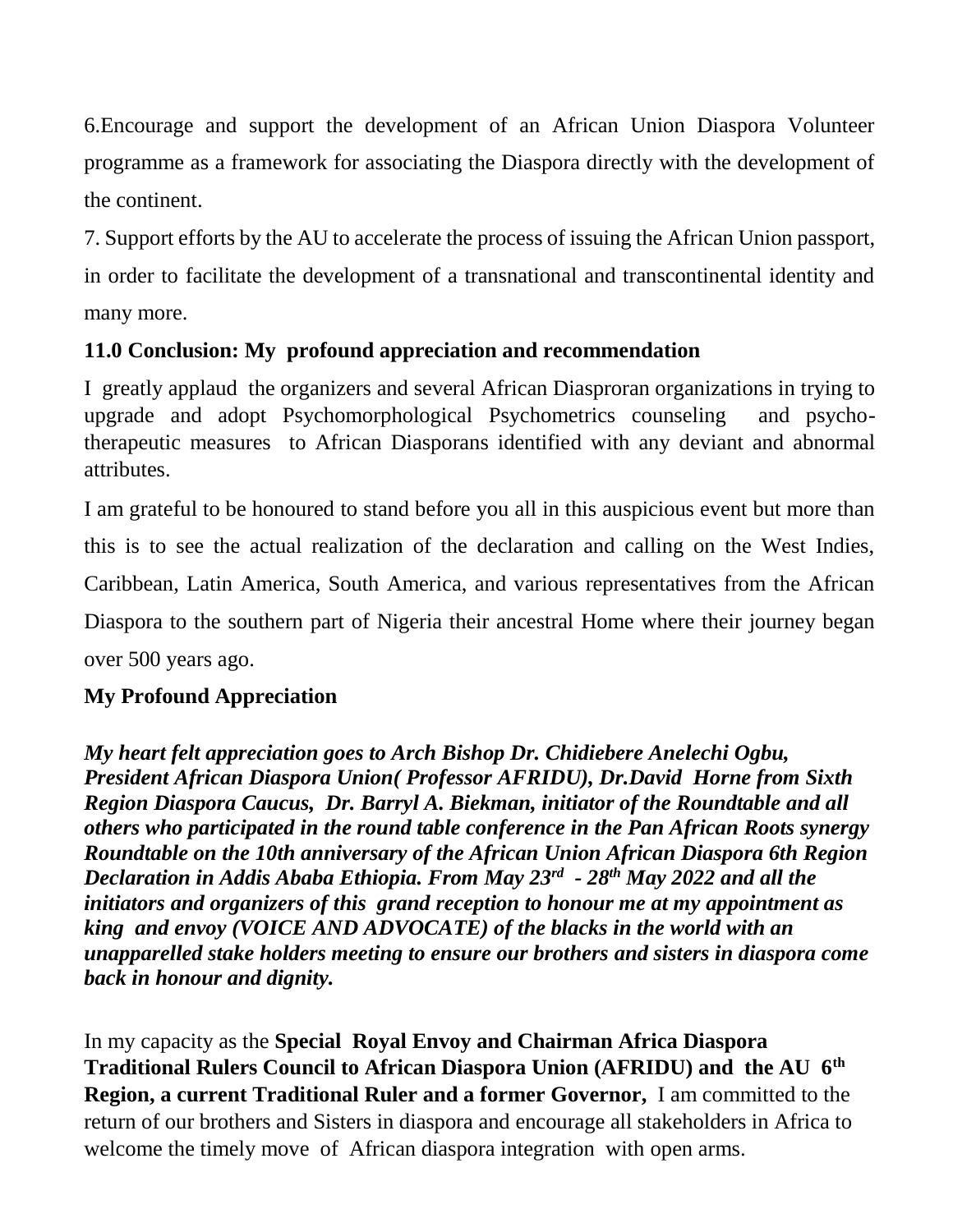Long live Africa Long live our Brothers and Sisters in the Diaspora. Thanks for the privilege

**His Excellency, King Dr Alfred Diete Spiff**

**Special Royal Envoy and Chairman Africa Diaspora Traditional Rulers Council to African Diaspora Union (AFRIDU) and the AU 6th Region**

**Former Chairman Traditional Rulers Council of Bayelsa State,**

**The King of Twon Brass Kingdom** 

**and International President,**

**Community Centre International ( CCI)**

**[www.cci-africa.com,](http://www.cci-africa.com/)** [www.afridu.org](http://www.afridu.org/)

**Sign on behalf of co presenter Prof. Prosper Ayawei**

#### **REFERENCES**

Alfred P and Ayawei P (2022 )psychomorphological psychometrics a panacea to the unprecendented post traumatic impact of the Africans in diaspora.(Vol 1)

1834—135. CCI press: Community Centre International.

- Allen, R. (1974). Reluctant reformers: Racism and social reform movements in the United States. Washington, DC: Howard University Press.
- Anderson, J. D. (1988). The education d blacks in the south, 1860—1935. Chapel Hill: University of North Carolina Press.
- Archer, C., Jr. (1992). Growing up black in rural Mississippi. New York: Walker.
- Asante, M. (1993). Racism, consciousness and Afrocentricity. In G. Early (Ed.), Lure and loathing: Essays on race, identity, and the ambivalence assimilation (pp. 127— 144). New York: Allen Ltne/Penguin Press.
- Baker, H. A., Jr. (1980). The journey back: Issues in black literature and criticism. Chicago: University of Chicago Press.
- Blassingame, J. (1972). The slave community. New York: Oxford Press.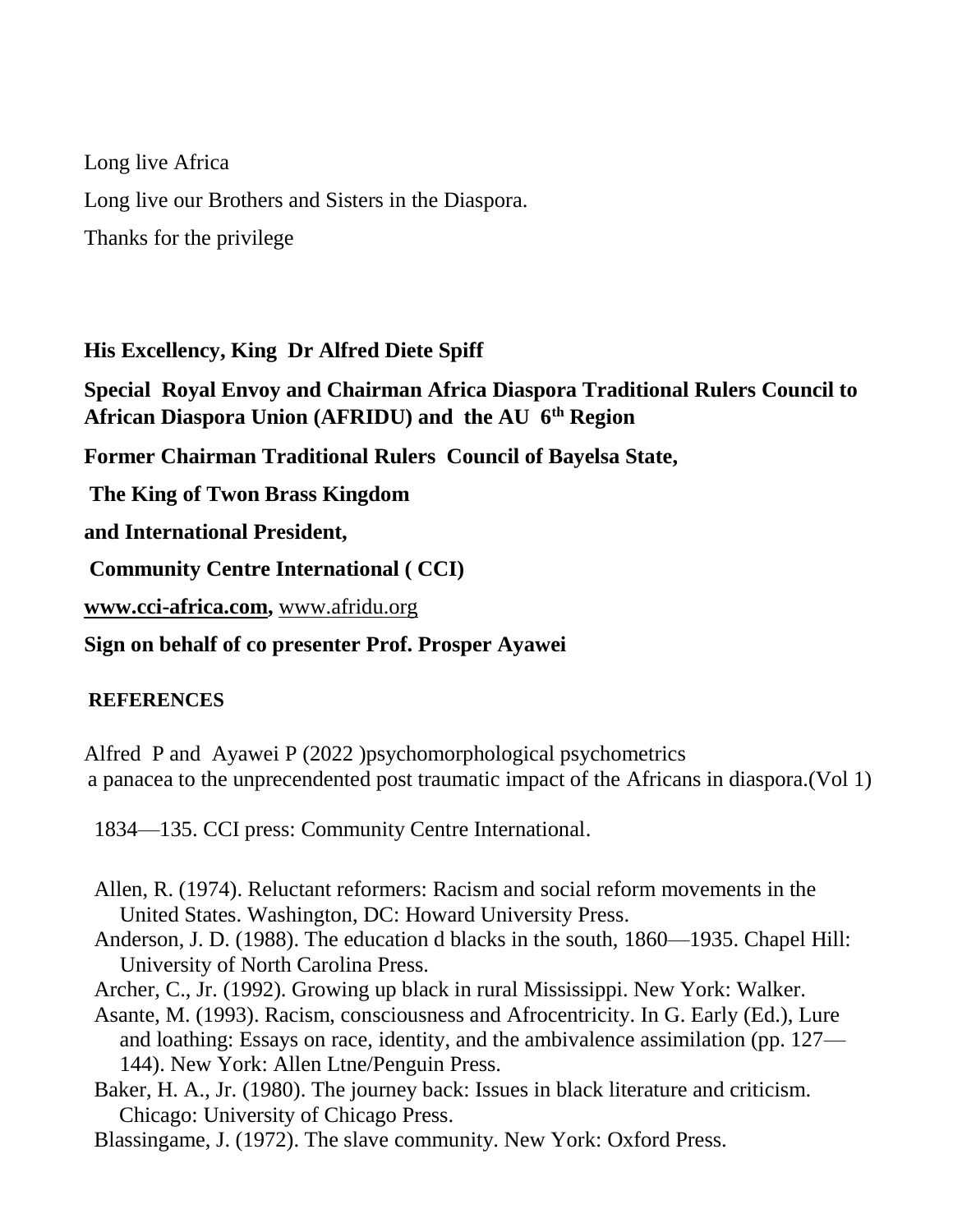Brown, E. (1992). A taste of power: A black woman S journey. New York: Pantheon Press.

Bullock, H. A. (1967). A history of Negro education in the South. Cambridge: Harvard University Press.

Butchart, R. E. (1980). Northern schools, Southern blacks, and reconstruction. Westport, CT: Greenwood Press.

Clark, K. B. (1955). Prejudice and your child. Boston: Beacon Press.

Comer, J. P. (1988). Maggie's Dream: The life and times of a black family.

New York: Plume. Coontz, S. (1992). The way we never were. New York: Basic Books/HarperCollins.

Cross, W. E., Jr. (1971). The Negro-to-black conversion experience. Black World, 20,  $13 - 27$ .

Cross, W. E., Jr. (1991). Shades black. Philadelphia: Temple University Press.

Cross, W. E., Jr. (1995). The psychology of Nigrescence: Revising the cross model. In J. Ponterotto, J. Casa, L. Suzuki, & C. Alexander (Eds.), Handbook of Multicultural Counseling. Thousand Oaks, CA: Sage.

Cross, W. E., Jr., Parham, T. A., & Helms, J. E. (1996). Nigrescence revisited: Theory and research. In R. L. Jones (Ed.), Advances in black psychology (pp. 1—69). Los Angeles: Cobb & Henry.

Dickerson, D. (1986). Out of the crucible: Black steel workers in western Pennsylvania, 1875—1980. Albany, NY: State University of New York Press.

Drake, S., & Cayton, H. (1945). Black metropolis: A study of Negro life in a Northern

city. New York: Harcourt, Brace. Du Bois, W. E. B. (1936). Black reconstruction. New York: S. A. Russell.

Early, G. (1993). Lure and loathing: Essays on race, identity, and the ambivalence of assimilation. New York: Allen Lane/Penguin Press.

Edwards, A., & Polite, C. (199?). Children of the dream: The psychology Q/black success. New York: Doubleday.

Frazier, E. F. (1939). The Negro family in the United States. Chicago: University of Chicago Press.

Fogel, R., & Engelman, S. (1974). Time on the cross. Boston: Little, Brown.

Gutman, H. (1976). The black family in enslavery and freedom, 1750—1925. New York: Pantheon.

Gutman, H. (1987). Power and culture. New York: Pantheon.

Jaynes, J. (1986). Branches without roots: Genesis of the black working class in the American South, 1862—1882. New

York: Oxford University Press.

Kardiner, A., & Ovesey, L. (1951 The mark of oppression. New York: Norton.

Kolchin, P. (1993). American enslavery: 1619—1877. New York: Hill & Wang.

Lewis, D. (1993). W. E. B. Du Bois. New York: Holt.

Locke, A. (1925). The new Negro. New York: Albert & Charles Boni.

Malcolm X, & Haley, A. (1964). The Autobiography of Malcolm X. New York: Grove Press.